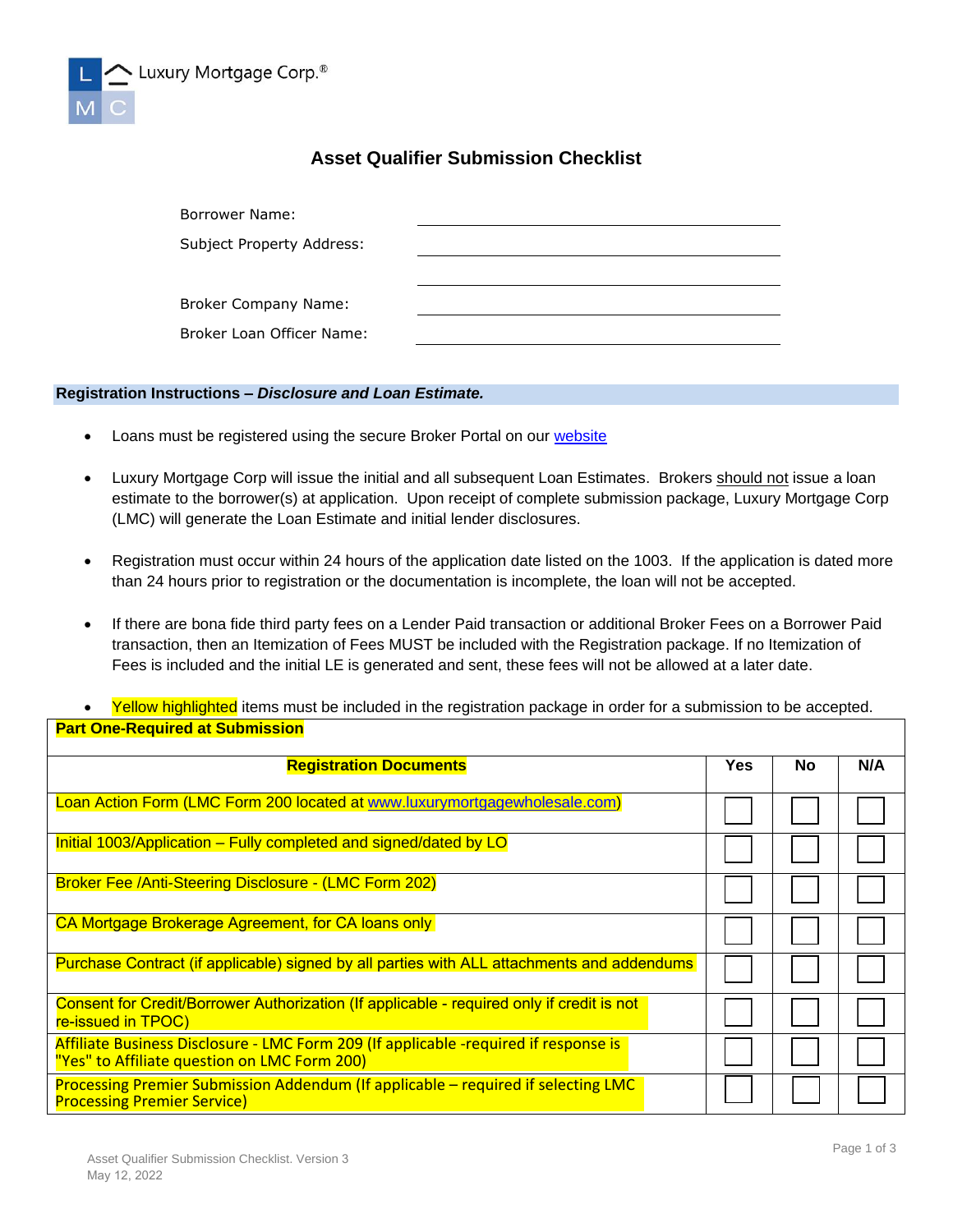

| <b>Part Two-Mandatory Income Documents-Provide at Submission</b>                                                                                                                                                     |            |           |     |
|----------------------------------------------------------------------------------------------------------------------------------------------------------------------------------------------------------------------|------------|-----------|-----|
| <b>Simple Access Asset Qualifier</b>                                                                                                                                                                                 |            | <b>No</b> | N/A |
| Most recent six months' asset statements for funds to be utilized for funds to close and post-<br>closing reserves required by guidelines                                                                            |            |           |     |
| <b>Asset Qualifier income worksheet</b>                                                                                                                                                                              |            |           |     |
| Part Three-Additional Applicable Documentation Required-Send at Processing                                                                                                                                           |            |           |     |
| <b>Assets</b>                                                                                                                                                                                                        | <b>Yes</b> | <b>No</b> | N/A |
| Most recent two months' asset statements for funds to be utilized solely to close not<br>addressed already provided (see Underwriting Guidelines for details)                                                        |            |           |     |
| Source any deposits >10% of the face value of the current account balance for any accounts<br>to be utilized                                                                                                         |            |           |     |
| CPA Letter if using business funds for funds to close                                                                                                                                                                |            |           |     |
| Gift letter & Gift Documentation                                                                                                                                                                                     |            |           |     |
| <b>Credit</b>                                                                                                                                                                                                        |            |           |     |
| Copy of a current photo ID for all borrowers                                                                                                                                                                         |            |           |     |
| Green card and/or visa (if applicable)                                                                                                                                                                               |            |           |     |
| Most recent 12 consecutive cancelled rent checks (front and back) and copy of lease OR<br>verification of rent from professional management company. (If the borrower is renting their<br>current primary residence) |            |           |     |
| Copies of the most recent mortgage statements for all properties owned                                                                                                                                               |            |           |     |
| Copies of the most property tax bill, homeowner's insurance, and/or homeowner's<br>associations dues statement for all properties owned (Only if Using Method Three)                                                 |            |           |     |
| Letter of explanation for all credit inquiries and any other addresses reporting on the credit<br>report                                                                                                             |            |           |     |
| Letter of explanation and back-up documentation where applicable for any derogatory credit<br>appearing on credit report                                                                                             |            |           |     |
| Copy of broker's credit report                                                                                                                                                                                       |            |           |     |
| Divorce decree/Separation agreement (if applicable)                                                                                                                                                                  |            |           |     |
| Any other documentation required to determine liabilities                                                                                                                                                            |            |           |     |